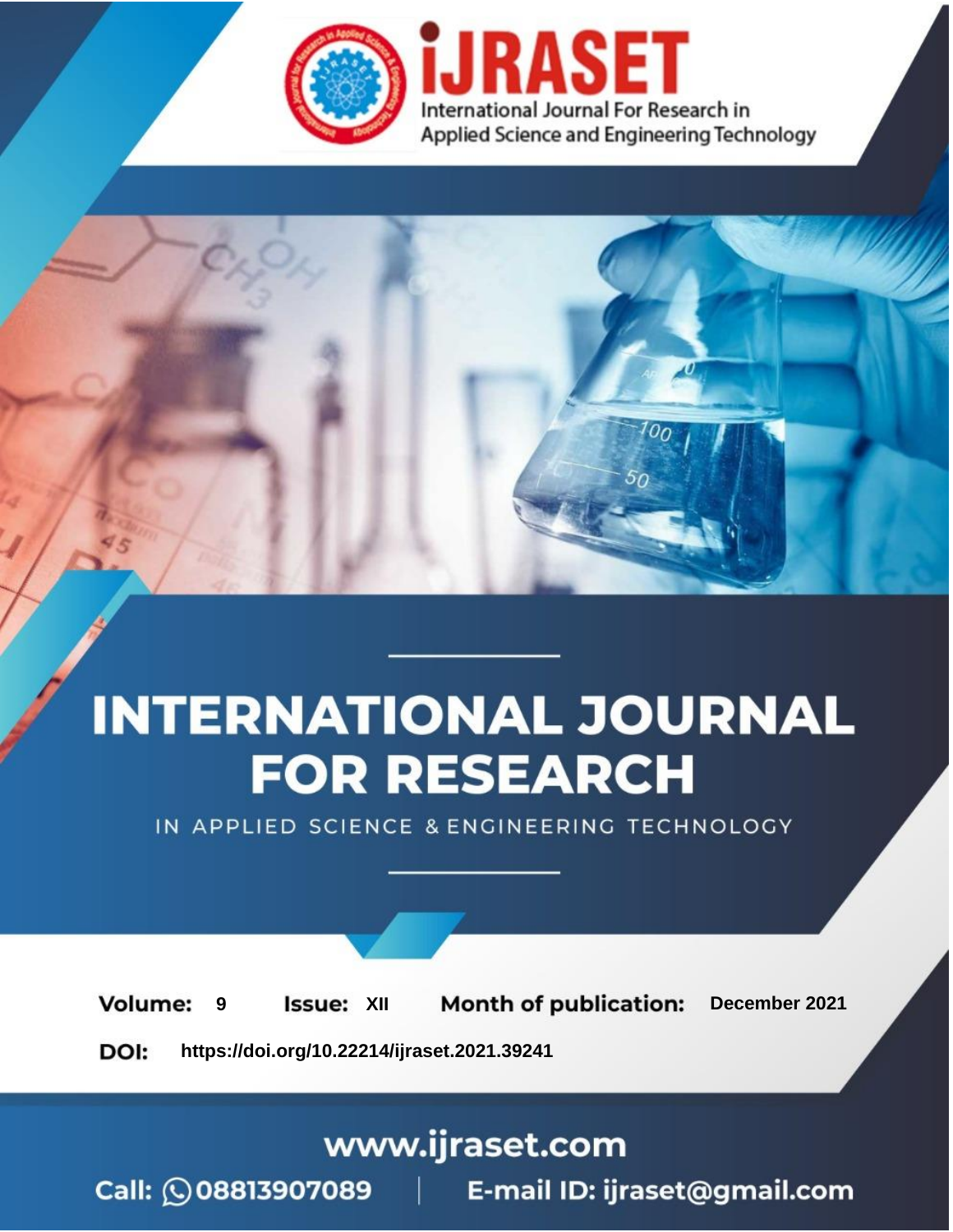

# **Prediction of Air Pollution in Smart Cities Using Machine Learning Techniques**

Mrs. G. Gowri<sup>1</sup>, Mr. D. Anandhasilambarasan<sup>2</sup> *Department of Computer Science and Engineering, Department of Computer Science and Engineering, Dr.Mahalingam College of Engineering and Technology Karpagam Academy of Higher Education*

*Abstract: Air-pollution is one of the main threats for developed societies. According to the World Health Organization (WHO), pollution is the main cause of deaths among children aged under five years. Smart cities are called to play a decisive role to increase such pollution in real-time. The increase in air pollution due to fossil fuel consumption as well as its ill effects on the climate has made air pollution forecasting an important research area in today's times. Deployment of the Internet of things (IoT) based sensors has considerably changed the dynamics of predicting air quality. prediction of spatio-temporal data has been one of the major challenges in creating a good predictive model.* 

*There are many different approaches which have been used to create an accurate predictive model. Primitive predictive machine learning algorithms like simple linear regression have failed to produce accurate results primarily due to lack of computing power but also due to lack of optimization techniques. A recent development in deep learning as well as improvements in computing resources has increased the accuracy of predicting time series data. However, with large spatio-temporal data sets spanning over years.*

*Employing regression models on the entire data can cause per date predictions to be corrupted. In this work, we look at dealing with pre-processing the times series. However, pre-processing involves a similarity measure, we explore the use of Dynamic Time Warping (DTW). K-means is then used to classify the spatio-temporal pollution data over a period of 16 years from 2000 to 2016. Here Mean Absolute error (MAE) and Root Mean Square Error (RMSE) have been used as evaluation criteria for the comparison of regression models.*

*Keywords: Spatio-temporal data, Primitive predictive machine learning algorithms, regression models*

# **I. INTRODUCTION**

The data set provides information of the NO2, SO2, PM10 levels for through 19 years, 2000 - 2019. Relation between the pollutants to their geographical locations translates the problem into a classification issue. The knowledge of similarity between time series is widely used for speech recognition and signature recognition. In our paper, we make use of two pieces of knowledge - factors influencing pollution and seasonality observed in every year between 2000 - 2019. With respect to these concepts to determine the similarity between time series of multiple cities and the similarity between time series of the 192 months in the years 2000 - 2019. Here worked largely with NO2 data as this has been seen to be the cause for lung diseases compared to other methods. In future the dataset will be replaced by real time data getting from sensors. SVM is particularly useful since the data involves a time series and is non-linearly related.

This method can also provide a better generalization error. Here conducted several experiments using different models and determined a low cost-complexity. There has been extensive research on developing highly accurate spatio -temporal models using different machine learning approaches. Finally the model produce each gases contribution in air pollution. This section emphasizes on some approaches are considered before choosing the appropriate model for our work.

Due to the numerous topography and extent of industrialization within the cities, predicting environment pollutant values help in foreseeing the effect and extent of pollution. Countries deploy many sensors to record different pollutant levels in urban areas also as near industrial zones, but the most index employed by governments to depict the pollution levels is that the Air Quality Index. This is often a crucial measure because it helps to work out the general quality of air which consequently is employed to work out the adverse health and climate effects which are caused to the environment.

Here, presenting a spatio temporal prediction model which might be highly effective in determining the AQI also as individual pollutant levels over a period of your time.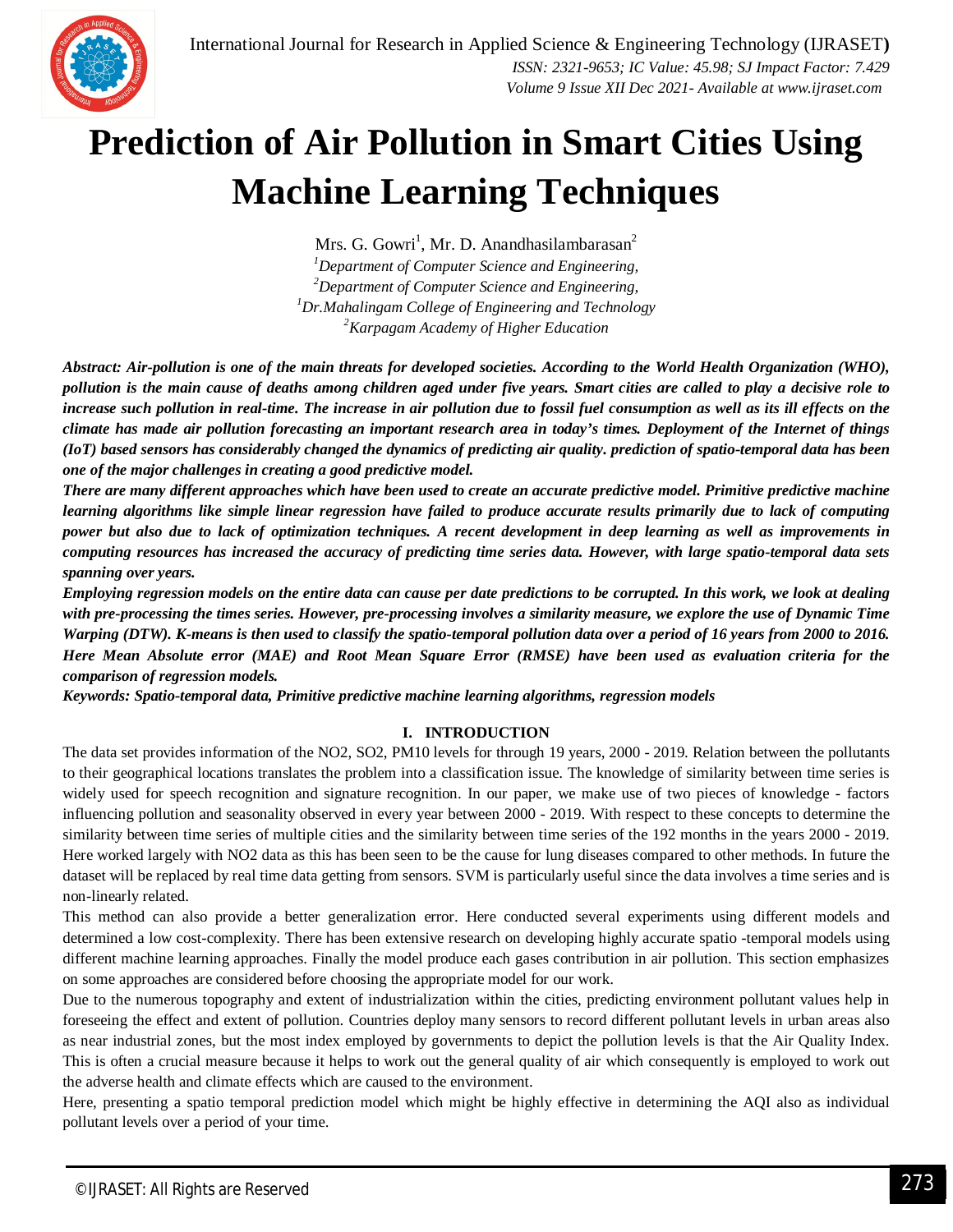

International Journal for Research in Applied Science & Engineering Technology (IJRASET**)**  *ISSN: 2321-9653; IC Value: 45.98; SJ Impact Factor: 7.429*

 *Volume 9 Issue XII Dec 2021- Available at www.ijraset.com*

#### **II. PREMODEL ANALYSIS**

Air pollution prediction problem has been solved within the prevailing system by using statistical linear methods but these techniques are poor estimator for pollution prediction. They used sparse sampling, randomized matrix decompositions as a preprocessing to scale back the dimensionality of the data. They need used random forest regression technique for forecasting next 10 days.

They only took one pollutant O3 for future prediction and therefore the data subsample size is little. pollution prediction using machine learning Dynamic Neural Network (DNN) approach was carried on data generated by their low cost sensors. Prediction of Ozone Concentration in Smart City using Deep Learning is proposed. They need performed comparison with SVM, RNN machine learning algorithms and prove that deep learning neural networking perform well in accurately measuring the pollution value. They only took one pollutant and that they solved the matter linearly. They didn't mentioned how the important time data are going to be maintained.

They have used three monitoring stations for measuring ozone concentration and used Random forest and Support vector Regression for future prediction. They have found Random Forests to be more accurately estimator for predicting ozone. However, the data from three stations is of bit which they need considered only one variable for future prediction. The prevailing systems detect the air quality of a selected city selected by the user and groups it into different categories like good, satisfactory, moderate, poor, very poor, severe supported AQI (Air Quality Index). The data is displayed on a monthly, weekly or day to day. Also, once the values are forecasted, the values don't change with regard to the sudden change within the atmospheric conditions or unexpected increase in traffic. The values are detected for the entire city, and can't be verified for the accuracy of the forecasted values afterward.

There are applications that display the real-time PM2.5 levels, while some show the forecast of a selected day. However, PM2.5 levels for dates after every week is not forecasted. This system exploits machine learning models to detect and predict PM2.5, Ground level O3 gases levels supported a knowledge set consisting of atmospheric conditions during a specific city. It finds the toxic substances from the air, but it cannot produce the simplest Normalized Root Mean Square Error (NRMSE) value and that we cannot work with the statistic data.

#### **III.PROJECTED MODEL & ANALYSIS**

The data set provides information on the town, NO2, O3, SO2 levels for through 20 years. Relation between the pollutants to their geographical locations translates the matter into a classification issue. Compared to other methods, SVM is especially useful since the data involves a timeseries and it is not suitable for non-linearly related. This method also can provide a far better generalization error. So as to predict continuous values, however, leads to the use of a variation of SVM - SVR, LSTM, ARIMA model, K-means clustering algorithms.

The proposed system finds the contribution of SO2, NO2, PM10 gases in pollution. Individual gases AQI is calculated for each of the separate pollutant concentration. Highest of all the values classify the location's AQI at that given point in time. particulate matter, sulfur dioxide, nitrogen dioxide plays major role in polluting air. These gases are contributors for AQI calculations. Provides Information and Communication Technologies (ICT) for better health, transport and energy related facilities to the citizens and enables the govt to form efficient use of obtainable resources for the welfare of their people.

Differing types of knowledge collection sensors are deployed at various points within the town which act as a source of data for management of city resources. Better control, energy conservation, waste management, pollution control and improvement publicly safety and security are among the elemental objectives of developing a sensible city. Individual AQI is calculated for each of the separate pollutant concentration and highest of all the values classify the locations AQI at that given point in time. Particulate matter, sulfur dioxide, ground-level ozone, nitrogen dioxide and carbon monoxide gas are important contributors for AQI calculations.

AQI is calculated and reported on hourly basis at the most places to convey estimates of pollution to general public. When AQI is high, people with heart and respiratory diseases may avoid outdoor activities or may use mask to guard them. New systems are proposed which are supported the data gathered from sensors can play an important role in helping the cities manage and measure air quality. With the assistance of sensors generating data, the smart city decisions are made much faster and easier but the processing of knowledge brings its own challenges.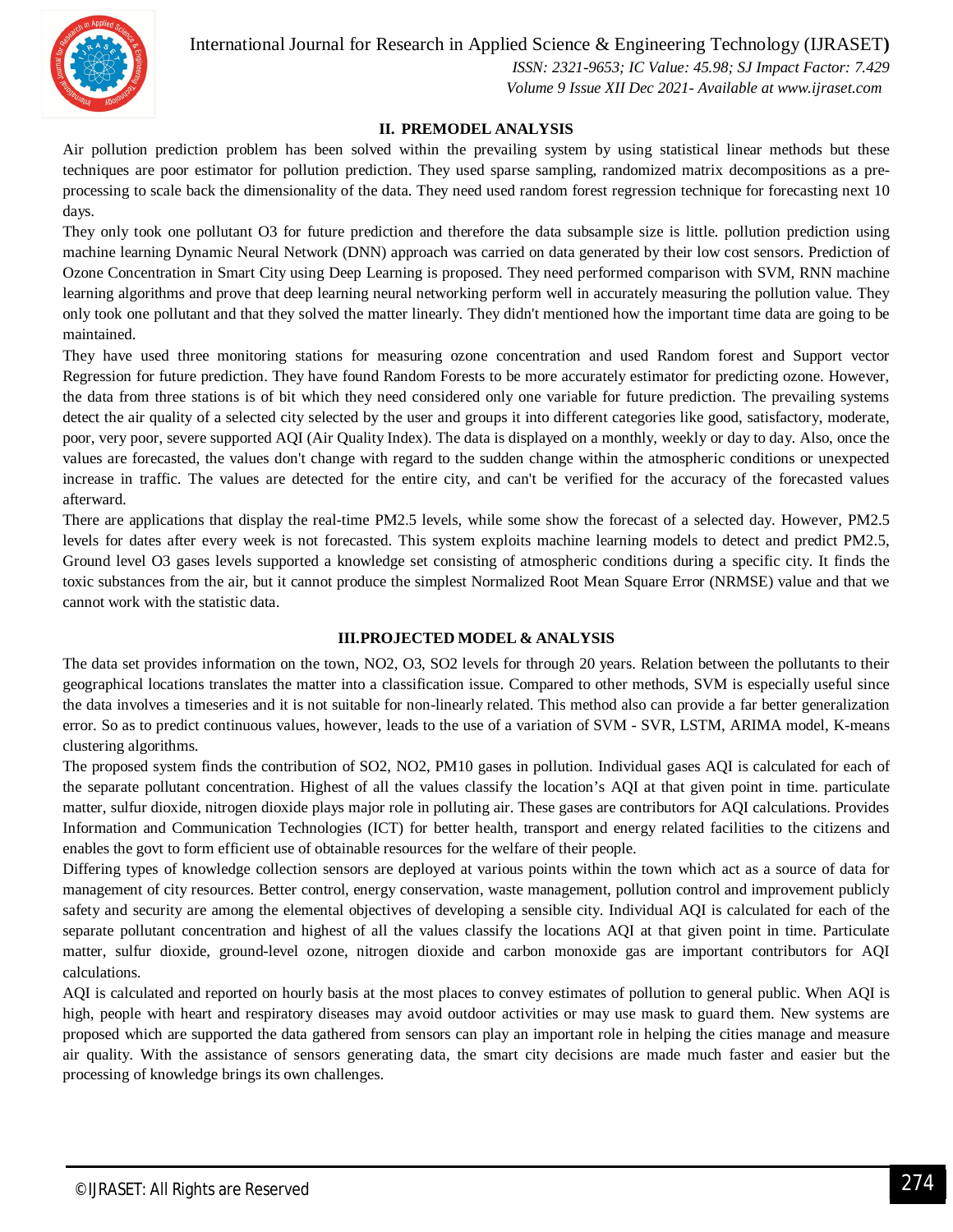

International Journal for Research in Applied Science & Engineering Technology (IJRASET**)**  *ISSN: 2321-9653; IC Value: 45.98; SJ Impact Factor: 7.429 Volume 9 Issue XII Dec 2021- Available at www.ijraset.com*

| <b>Problem Statement</b>                                  | Technique                                              |  |  |
|-----------------------------------------------------------|--------------------------------------------------------|--|--|
|                                                           | Regularization and Optimization                        |  |  |
| Analyzing air quality using machine learning              | (Support Vector Machine, Support<br>Vector Regression) |  |  |
|                                                           | Decision tree and                                      |  |  |
| Machine Learning techniques for classifying air quality   | K-Nearest Neighbor Algorithm                           |  |  |
| <b>AQI</b> Prediction                                     | $K -$ Means Algorithm                                  |  |  |
| Low cost AQI Measuring sensors deployment and use machine | Random Forest                                          |  |  |
| learning analysis                                         | (Classification and Regression)                        |  |  |
| Air pollution forecast for short period of time           | ARIMA Model, Dynamic Time Warpin                       |  |  |
| Low cost sensors and efficiently predicting pollution     | Dynamic Neural Network (DNN)                           |  |  |

# TABLE I: The Proposed system using following algorithms.

# **IV.EXECUTION**

When our data is comprised of attributes with varying scales, many machine learning algorithms can enjoy rescaling the attributes to all or any have an equivalent scale. This is useful for optimization algorithms is used in the core of machine learning algorithm like gradient descent. It is also useful for algorithms that weight inputs like regression and neural networks and algorithms that use distance measures like K-Nearest Neighbors. We can rescale our data using scikit-learn using the MinMaxScaler class. Here for month wise clustering, Rescaling of data applied to predict future values of gases. The following are the execution process carried to find the Integration and reduction data

- *1)* Data Collection
- *2)* Data Preprocessing
- *3)* Data Classification
- *4)* Data Clustering
- *5)* Target Model

#### Table 2: Raw Data

| S.NO | <b>AREA CODE</b> | NO <sub>2</sub> AQI | SO <sub>2</sub> AQI | PM10 AQI |
|------|------------------|---------------------|---------------------|----------|
|      |                  |                     | 34                  |          |
|      | 02               |                     | 34                  |          |
|      | 03               |                     | 34                  |          |
|      | 04               | 34                  |                     |          |

#### Table 3: Preprocessed Dataset

| S.NO | AREA CODE | NO <sub>2</sub> AOI | SO <sub>2</sub> AOI | PM <sub>10</sub> AQI |
|------|-----------|---------------------|---------------------|----------------------|
|      |           | 0.634               | 0.256               | 1.0                  |
|      | 02        | 0.821               | 0.347               | 0.965                |
|      | 03        | 0.342               | 0.167               | 0.289                |
|      | 04        | 0.628               |                     | 0.876                |

#### *A. Month wise Clustering of Data*

After obtaining the time series data, we need to find alignment to determine the distance between two, time series to form clusters. Euclidean is one of the most common method used to determine the distance, but it is not effective for time series data. Hence, we use weighted Dynamic Time Warping to calculate the alignment between any two given time series. Dynamic Time Warping finds the optimal nonlinear alignment between two time series. To quantify this result, we calculated the alignment between the time series of 2000 and 2019.

#### Euclidean distance method

Euclidean distance results in no weight for phase shifted time series. For instance: if two-time series are T0: 1213110 and T1: 8121311, then with Euclidean distance, the distance between the two is calculated piecewise. (1 and 8), (2 and 1), (1 and 2) etc. However, as it is noticeable, the two-time series differ only by one position. This doesn't make the series as distant as Euclidean distance concludes it to be.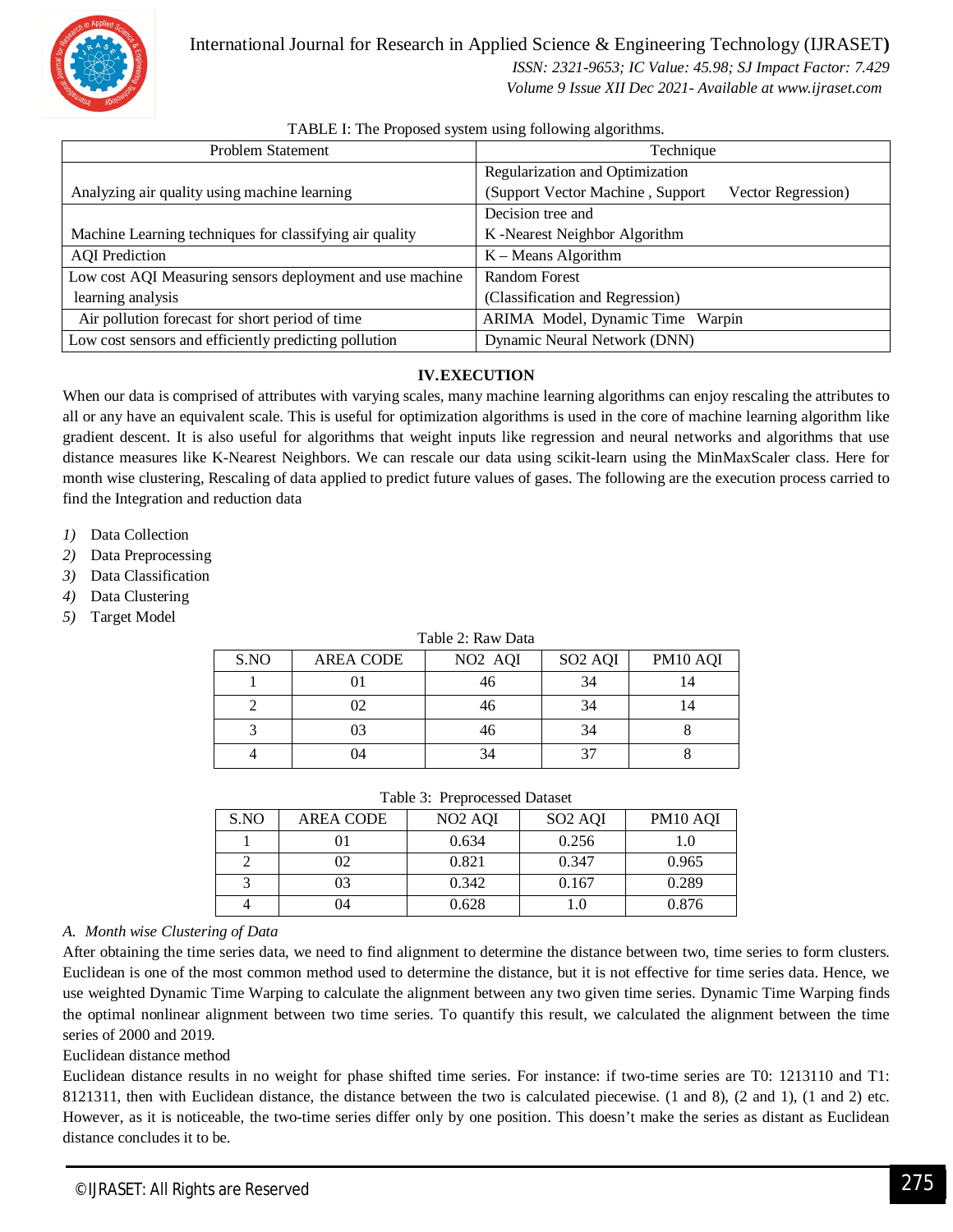

 *Volume 9 Issue XII Dec 2021- Available at www.ijraset.com*

# *B. Dynamic Time Warping*

From ARIMA model, the correlation among different levels of knowledge in context of your time series present within the data must be established. Initial experiments were focused on discovering time-series at the month level of the data, for every day of the given month. DWT clearly indicates the acute variance and lack of correlation between different values. This consequently shows a definitive lack of seasonality for a given month. To resolve this issue, we analyzed yearly time-series of various cities and established that there is noticeable correlation between time-series of various areas. Thus, to extend intra cluster correlation, the time-series of various areas which are almost like one another are merged. Within the wake of getting the time arrangement information, we've to get to make a decision the separation between two, time arrangements to shape bunches. Euclidean is one among the foremost widely known strategies wont to decide the separation, however it is not viable for time arrangement information. Consequently, we utilize weighted Dynamic Time Warping to determine the arrangement between any two given time arrangement. Dynamic time traveling finds the perfect nonlinear arrangement between two, time arrangement. To live this outcome, we determined the arrangement between the time arrangements of 2000 and 2019. Within the wake of applying both the strategies. The outcomes are: Euclidean distance =  $125$ 

Dynamic Time Warping (window size  $= 10$ ) = 73

Squared distance from one in the first, time series to every point in the other time series. With the above example, the matrix below is received. Every element is  $((0 - t1)^2)$ . With the assistance of this matrix, those distance elements are chosen such that the sum of the alignments is that the minimum sum. If that is the case, the highlighted elements would be chosen. This way, the phase difference between the 2 series doesn't contribute to the space. However, it is biased towards reducing the aforementioned effect and compares the last datum of a time series to the first of another. Hence rules like Boundary conditions - restricting the alignment derived from the matrix to start and end at the diagonal ends of the matrix, continuity conditions restricting the amount of elements compared with to seek out the shortest distance, monotonicity condition - ensuring the points compared are spaced in time from the last iteration.

|       |    |    | $\sim$ $\sim$ $\sim$ | $\cdots$ $\cdots$ $\cdots$ $\cdots$ |    |    |          |
|-------|----|----|----------------------|-------------------------------------|----|----|----------|
| ti/t0 |    | ◠  |                      | ⌒                                   |    |    |          |
|       |    |    |                      |                                     |    |    |          |
|       |    |    |                      |                                     |    |    |          |
|       |    |    |                      |                                     |    |    | $\Omega$ |
|       |    |    |                      |                                     |    |    |          |
|       |    |    |                      |                                     |    |    |          |
|       |    |    |                      |                                     |    |    |          |
|       | 49 | 36 | 49                   | 25                                  | 49 | 49 | 64       |

Table 4: DTW Matrix

#### **V. CONCLUSION**

For predicting air pollutant level, here considered multiple models. The most suitable method as per our evaluation is to cluster months with similar behavior of pollutant levels. K-Means clustering can be used for time series prediction. We observe that pollutant levels follow seasonal behavior. Using K-Means clustering, month wise similar pollutant level behavior were clustered together. For calculating distance for clustering, we conclude that Euclidean distance is not the correct approach. Dynamic Time Warping is one of the possible measures to calculate the alignment between two time-series. Implementing DTW along with LB-Keogh (lower bound DTW) helps fasten the DTW for the given large dataset. Thus, we have k clusters, each representing a group of similar behavior patterns, with each cluster fitted to one regression line each.

City wise clustering the data by using sensors and forecast seasonal clustering. Implementing ARIMA model to create time-series regression over the clusters for prediction. This provides with one time series regression line for each cluster. Implementing Decision tree and Naïve Bayes algorithm to takes into account for spatial and temporal data in order to predict the output.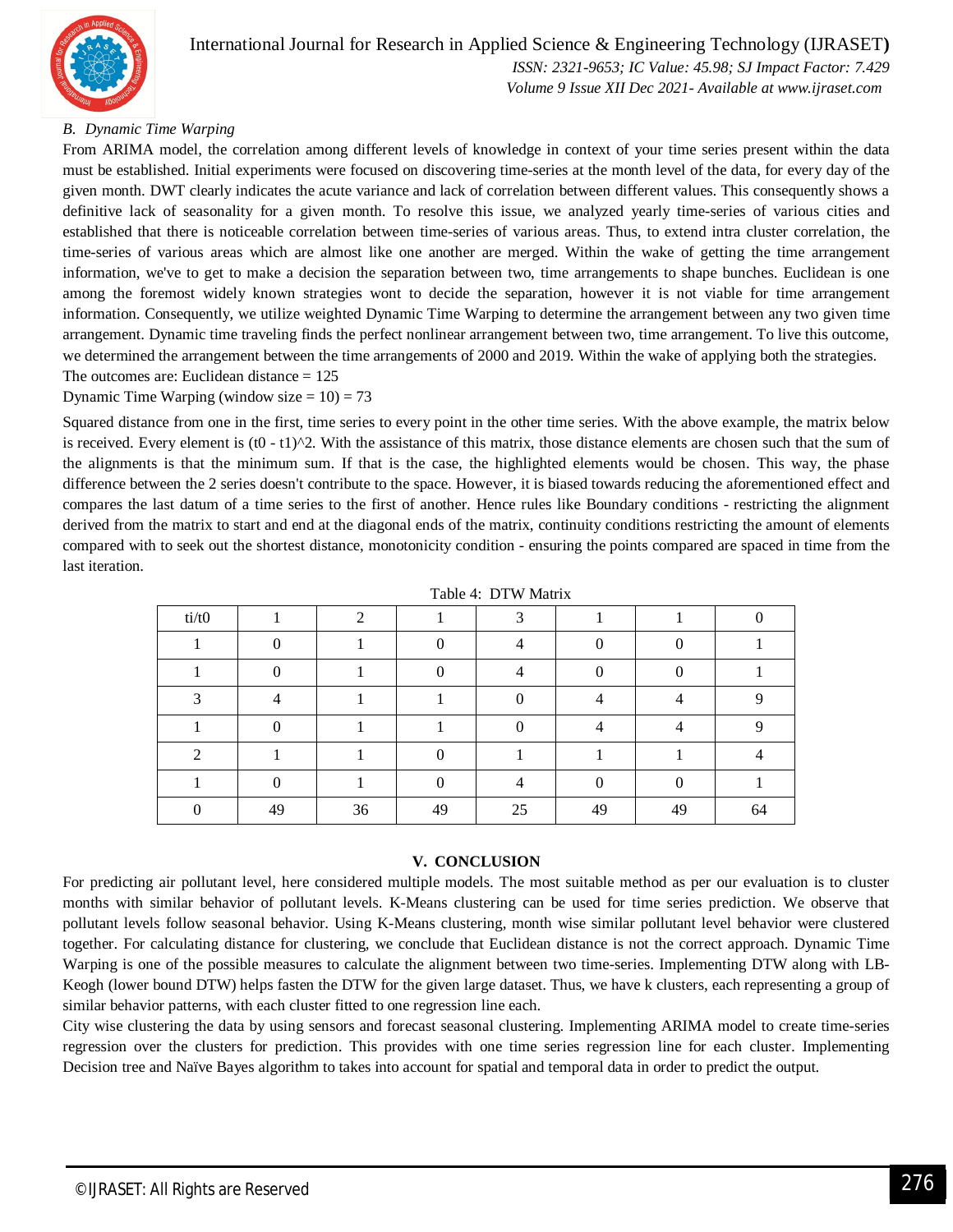International Journal for Research in Applied Science & Engineering Technology (IJRASET**)**



 *ISSN: 2321-9653; IC Value: 45.98; SJ Impact Factor: 7.429*

 *Volume 9 Issue XII Dec 2021- Available at www.ijraset.com*

#### **REFERENCES**

- [1] YING ZHANG, YANHAO WANG, QINGQING WANG1, "A Predictive Data Feature Exploration-Based Air Quality Prediction Approach", January, 2019.
- [2] Richard O.Sinnott, Ziyue Guan, "Prediction of Air Pollution through Machine Learning Approaches on the Cloud," 2018 IEEE/ACM 5th International Conference on Big Data Computing Applications and Technologies (BDCAT), no. December, pp. 1109, 2018.
- [3] Asgari, Marjan, Mahdi Farnaghi, and Zeinab Ghaemi, "Predictive mapping of urban air pollution using Apache Spark on a Hadoop cluster." In Proceedings of the 2017 International Conference on Cloud and Big Data Computing, pp. 89-93. ACM, 2017.
- [4] D. Zhu, C. Cai, T. Yang, and X. Zhou, "A Machine Learning Approach for Air Quality Prediction: Model Regularization and Optimization," no. December, pp. 114, 2017.
- [5] R. W. Gore, "An Approach for Classification of Health Risks Based on Air Quality Levels," pp. 5861, 2017.
- [6] Bougoudis, K. Demertzis, and L. Iliadis, "EANN HISYCOL a hybrid computational intelligence system for combined machine learning: the case of air pollution modeling in Athens," Neural Compute. Appl., vol. 27, no. 5, pp. 1191, 1206, 2016.
- [7] A. J. Cohen et al., "Articles Estimates and 25-year trends of the global burden of disease attributable to ambient air pollution: an analysis of data from the Global Burden of Diseases Study 2015," Lancet, vol. 6736, no. 17, pp. 112, 2016.
- [8] Y. Xing, Y. Xu, M. Shi, and Y. Lian, "The impact of PM2 . 5 on the human respiratory system," vol. 8, no. I, pp. 6974, 2016.
- [9] S. B. Hiregoudar , K. Manjunath, K. S.patil, "A Survey: Research Summary on Neural Networks", International Journal of Research in Engineering and Technology, ISSN: 2319 1163, Volume 03, Special Issue 03, pages 385-389, May, 2014.
- [10] A. Kumar, H. Kim, and G. P. Hancke, "Environmental monitoring systems: A review," IEEE Sensors J., vol. 13, no. 4, pp. 1329–1339, Apr.2013.
- [11] V. Sharma, S. Rai, A. Dev, "A Comprehensive Study of Artificial Neural Networks", International Journal of Advanced Research in Computer Science and Software Engineering, ISSN2277128X, Volume 2, Issue 10 october, 2012.
- [12] U. Gehring et al., "Traffic-related air pollution and the development of asthma and allergies during the first 8 years of life," Amer. J. Respiratory Critical Care Med., vol. 181,no. 6, pp. 596–603, 2010.
- [13] O. A. Postolache, J. M. D. Pereira, and P. M. B. S. Girao, "Smart sensors network for air quality monitoring applications," IEEE Trans. Instrum. Meas., vol.58, no. 9, pp. 3253–3262, sep.2009.